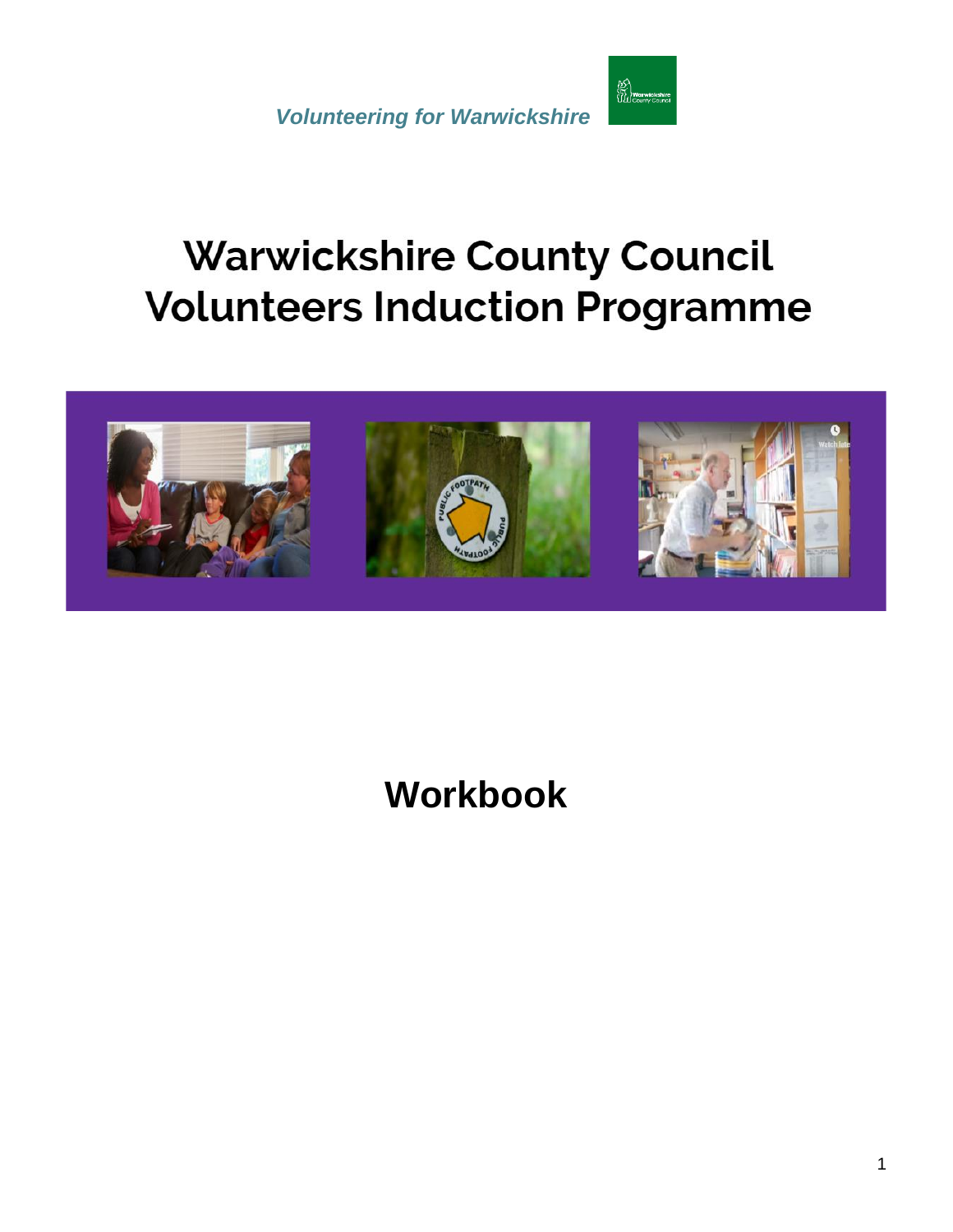

# **Section A - Case Study - Home Fire Safety Check**





The council delivers a fire home safety check service to those most at risk from fire. The service ensures that people understand the fire safety issues relevant to them and their family, that they understand risks of fire and how to prevent them and that they have a plan for leaving the house in the event of fire.

So, how does the service ensure that the programme is delivered equitably to everyone?

Step 1 - The service trains all staff/volunteers on the relevant equality issues in relation to visiting people in their own homes. For example, ensuring that they understand cultural issues in BAME and LGBT households and are aware of communication techniques to overcome any barriers to communication with disabled and older people.



Step 2 - The service ensures that the information that the team can give to people is accessible and appropriate. For example, provided in alternative formats and in different languages.



Step 3 - The service ensures that the team are able to give appropriate advice to older and disabled people who may find it difficult to leave the house unaided in event of fire.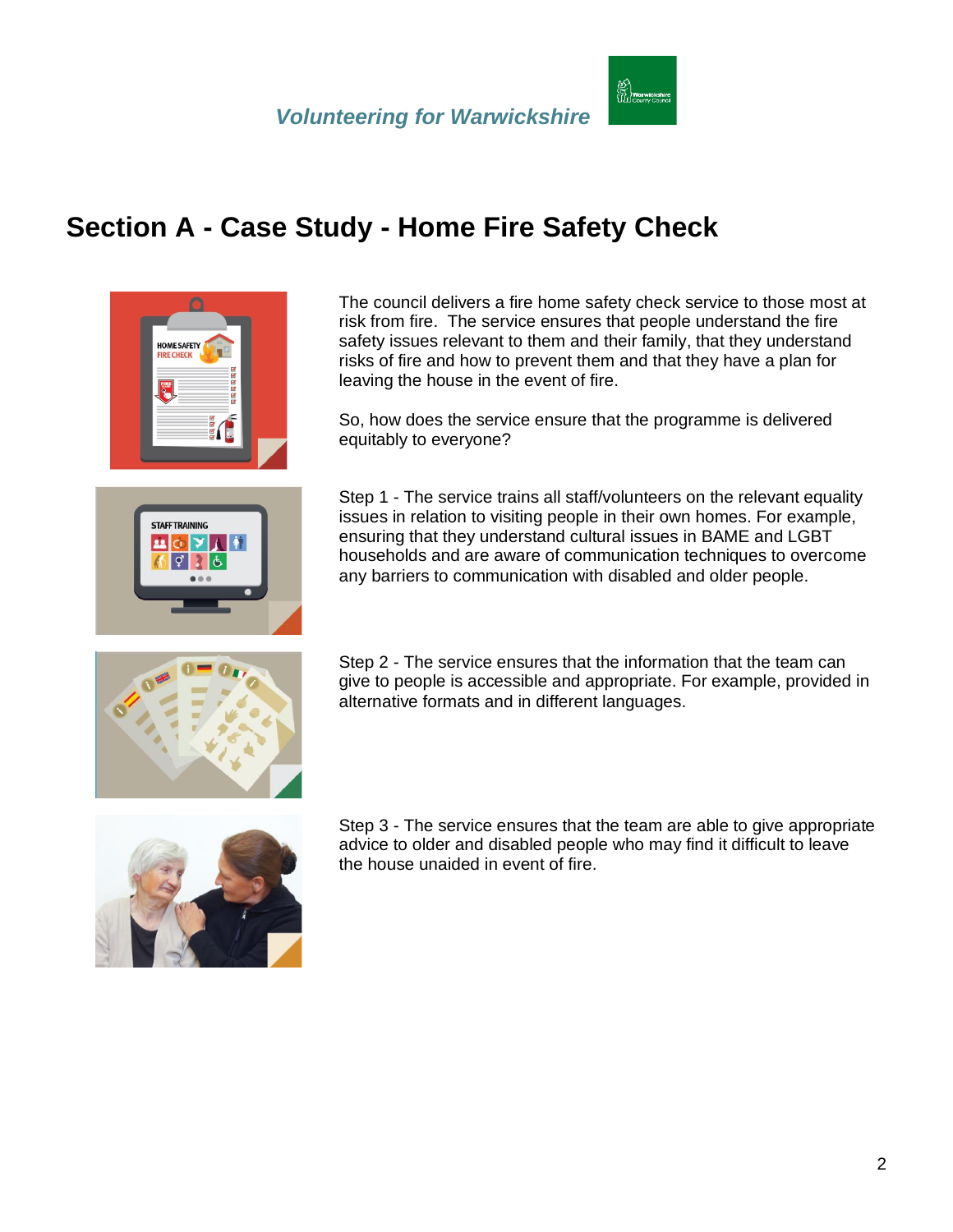



Step 4 - The service ensures that the team explores how customer satisfaction monitoring can be obtained in the most cost effective, and least obtrusive way, to enable feedback from protected groups to be received.

## **Group Discussion Points**

- What cultural issues may need to be considered?
- What sort of communication barriers may they come across?
- What sort of different communication methods and formats could be used?

## **Have you booked your free Home Safety Fire (also known as the Safe and Well Check)?**

## Call: 01926 466282.or book online *https://www.warwickshire.gov.uk/safeandwellvisit*

A safe and well visit (previously called a home fire safety check) is a free service to help you stay safe and reduce the risk of fire in your home.

During the visit we will provide you with fire safety advice, check that your smoke alarms are working and replace/install new ones if needed.

We will also provide advice on:

- Preventing slips, trips and falls
- Giving up smoking
- Winter warmth, and
- Home security.

The visit will be carried out by the Warwickshire Fire and Rescue Service.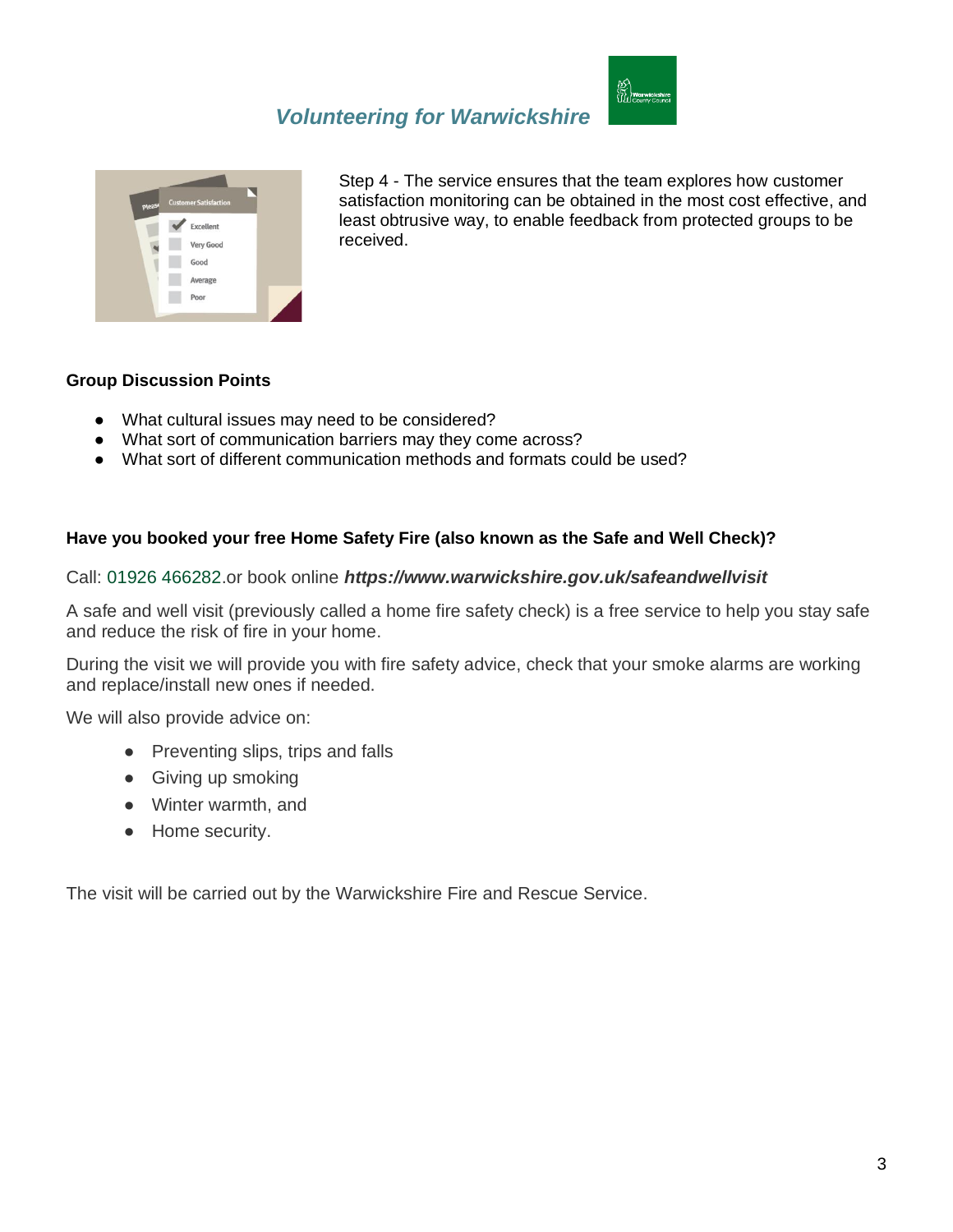

# **Section B - Group Discussion - Safe Working Practice**



Thinking about the places you will be carrying out your volunteer role, what sort of health and safety issues do you think you may need to consider and take action to ensure your own safety but also that of anyone else who may be with you , i.e. WCC staff, other volunteers, contractors, members of the public?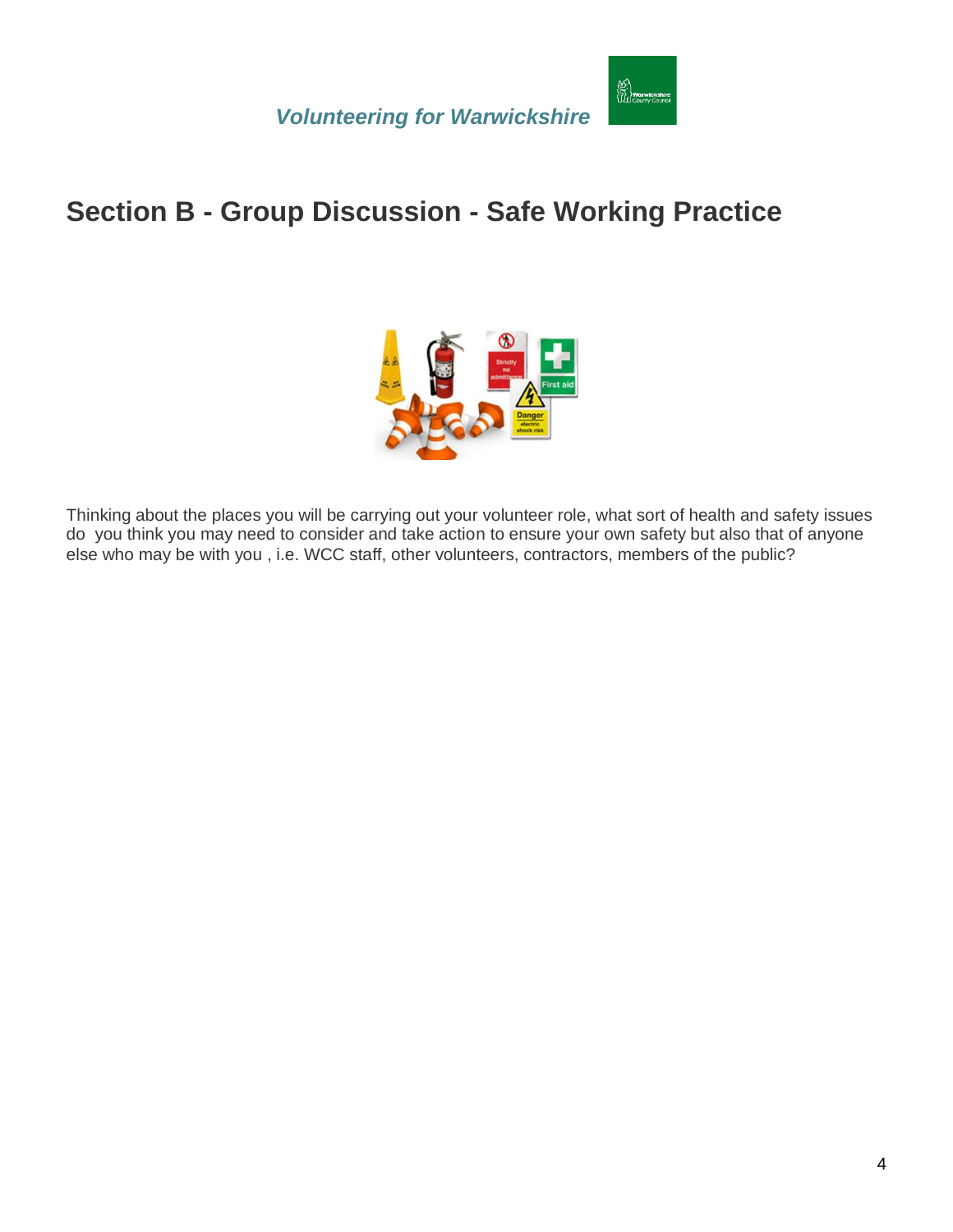

# **Section C - Fire Safety - Do you know which one to use?**



There are six classes of fire: Class A, Class B, Class C, Class D, 'Electrical', and Class F.

**Class A fires – combustible materials:** caused by flammable solids, such as wood, paper, and fabric

**Class B fires – flammable liquids:** such as petrol, turpentine or paint

**Class C fires – flammable gases:** like hydrogen, butane or methane

**Class D fires – combustible metals:** chemicals such as magnesium, aluminum or potassium

**Electrical fires – electrical equipment:** once the electrical item is removed, the fire changes class

**Class F fires – cooking oils:** typically a chip-pan fire

No single type of extinguisher is totally effective on every kind of fire. So before buying a fire extinguisher, it is vital to look carefully at what type of fire it has to be used on.

Five main types of extinguisher for home use are:

- [Water](https://www.safelincs.co.uk/water-fire-extinguishers/?referrer=fireservice)
- [Foam](https://www.safelincs.co.uk/foam-fire-extinguishers/?referrer=fireservice)
- [Dry Powder \(ABC rated\)](https://www.safelincs.co.uk/powder-fire-extinguishers/?referrer=fireservice)
- [Carbon Dioxide \(CO2\)](https://www.safelincs.co.uk/co2-fire-extinguishers/?referrer=fireservice)
- [Dry Water Mist](https://www.safelincs.co.uk/e-series-water-mist-fire-extinguishers/?referrer=fireservice)

Also, with the emergence of smaller [wet chemical fire extinguishers,](https://www.safelincs.co.uk/wet-chemical-fire-extinguishers/?referrer=fireservice) households are starting to use these for deep fat fryer fires etc, although wet chemical fire extinguishers were originally used only in a professional kitchen environment.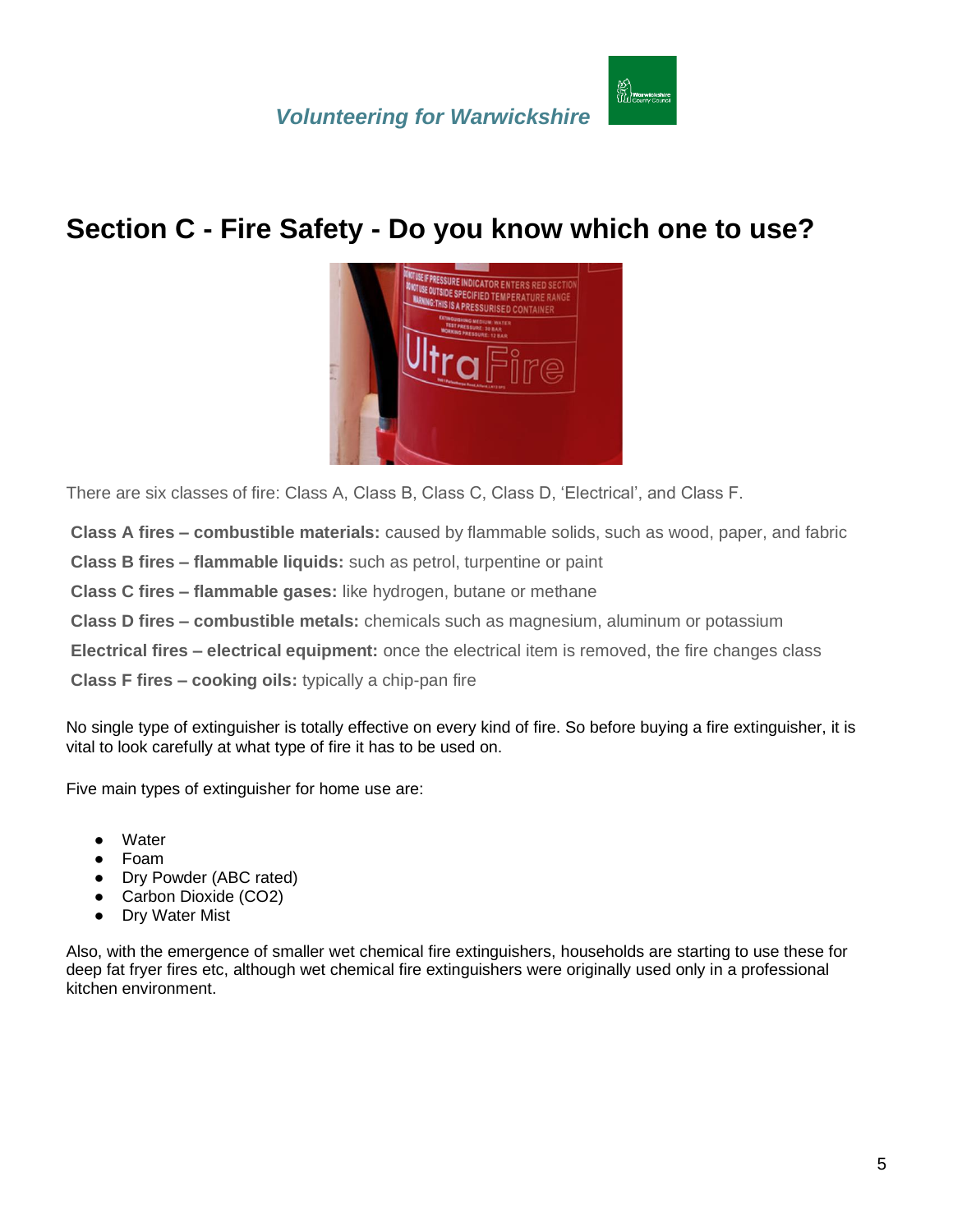

|                      | <b>CLASS A</b>                                     | <b>CLASS B</b>                                   | <b>CLASS C</b>                                     | <b>CLASS D</b>                                       | Electrical                                                  | <b>CLASS F</b>                      |                                              |
|----------------------|----------------------------------------------------|--------------------------------------------------|----------------------------------------------------|------------------------------------------------------|-------------------------------------------------------------|-------------------------------------|----------------------------------------------|
| Type<br>Extinguisher | Combustible<br>materials<br>(e.g. paper &<br>(wood | Flammable<br>liquids<br>(e.g. paint &<br>petrol) | Flammable<br>gases<br>(e.g. butane<br>and methane) | Flammable<br>metals<br>(e.g. lithium &<br>potassium) | Electrical<br>equipment<br>(e.g. computers<br>& generators) | Deep fat fryers<br>(e.g. chip pans) | Comments                                     |
| Water                |                                                    |                                                  |                                                    |                                                      |                                                             |                                     | Do not use on<br>liquid or electric<br>fires |
| Foam                 |                                                    |                                                  |                                                    |                                                      |                                                             |                                     | Not suited to<br>domestic use                |
| <b>Dry Powder</b>    |                                                    |                                                  |                                                    |                                                      |                                                             |                                     | Can be used<br>safely up to 1000<br>volts    |
| CO <sub>2</sub>      |                                                    |                                                  |                                                    |                                                      |                                                             |                                     | Safe on both high<br>and low voltage         |
| <b>Wet Chemical</b>  |                                                    |                                                  |                                                    |                                                      |                                                             |                                     | Use on extremely<br>high<br>temperatures     |

The different types of extinguisher tackle different types of fire

But do remember that the best practice advice is for you to

# **leave the building immediately, walking quickly (not running) following directional exit signs and proceed to the designated assembly point, closing all doors and windows behind you**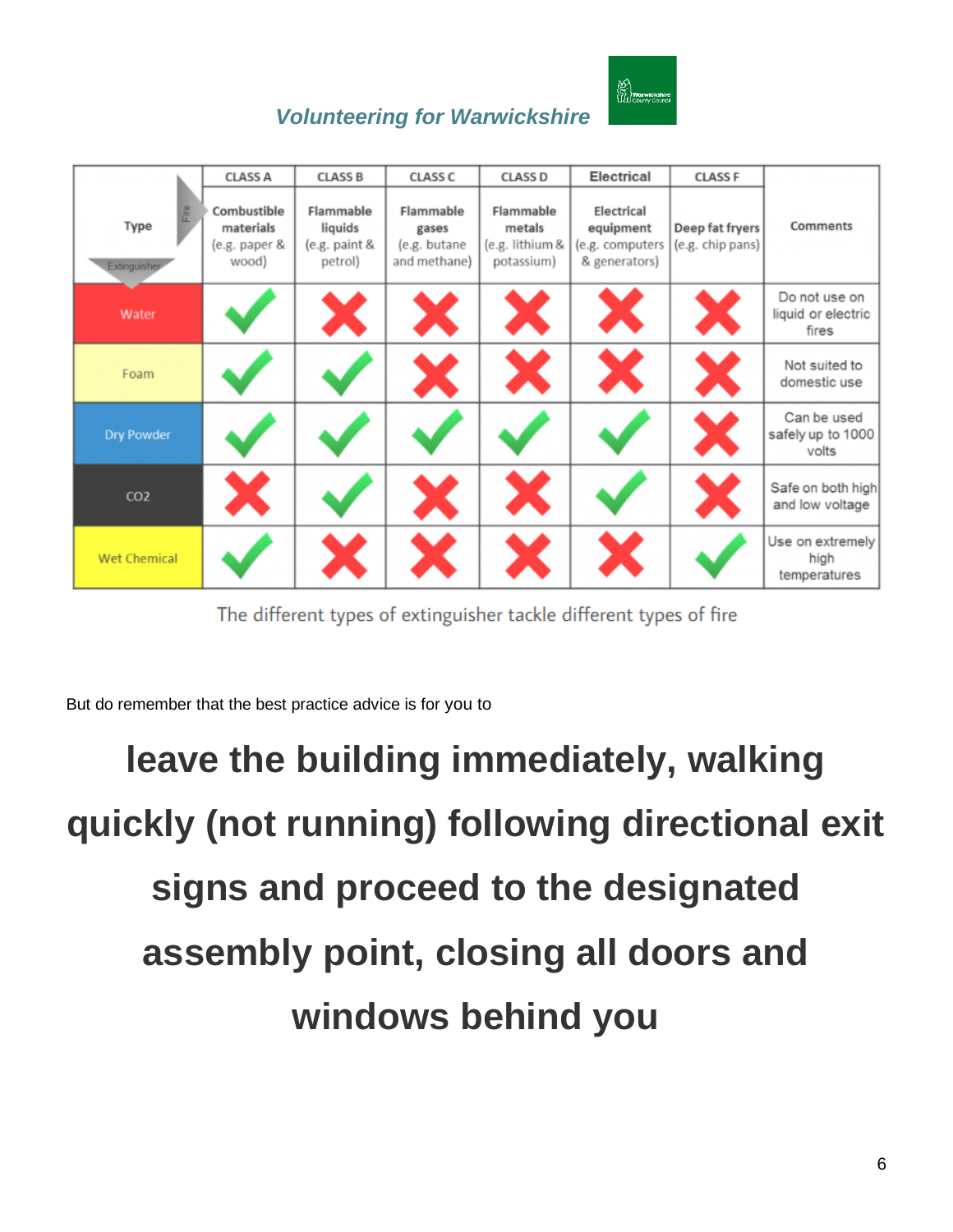

# **Section D - Who is legally responsible for health and safety at the sites where you will be volunteering? - Quiz 2**

Tick each of the following you think apply

| <b>Elected Members</b>    |  |
|---------------------------|--|
| Corporate Board           |  |
| <b>Managing Director</b>  |  |
| <b>Strategic Director</b> |  |
| <b>WCC staff</b>          |  |
| Other volunteers          |  |
| You                       |  |
| Your Volunteer Supervisor |  |

## **Who do you think is responsible in this example?**

A young volunteer left unsupervised, in charge of a garden shredding machine. The volunteer does not wear the goggles supplied and sustains an eye injury.

See the answer at the back of this workbook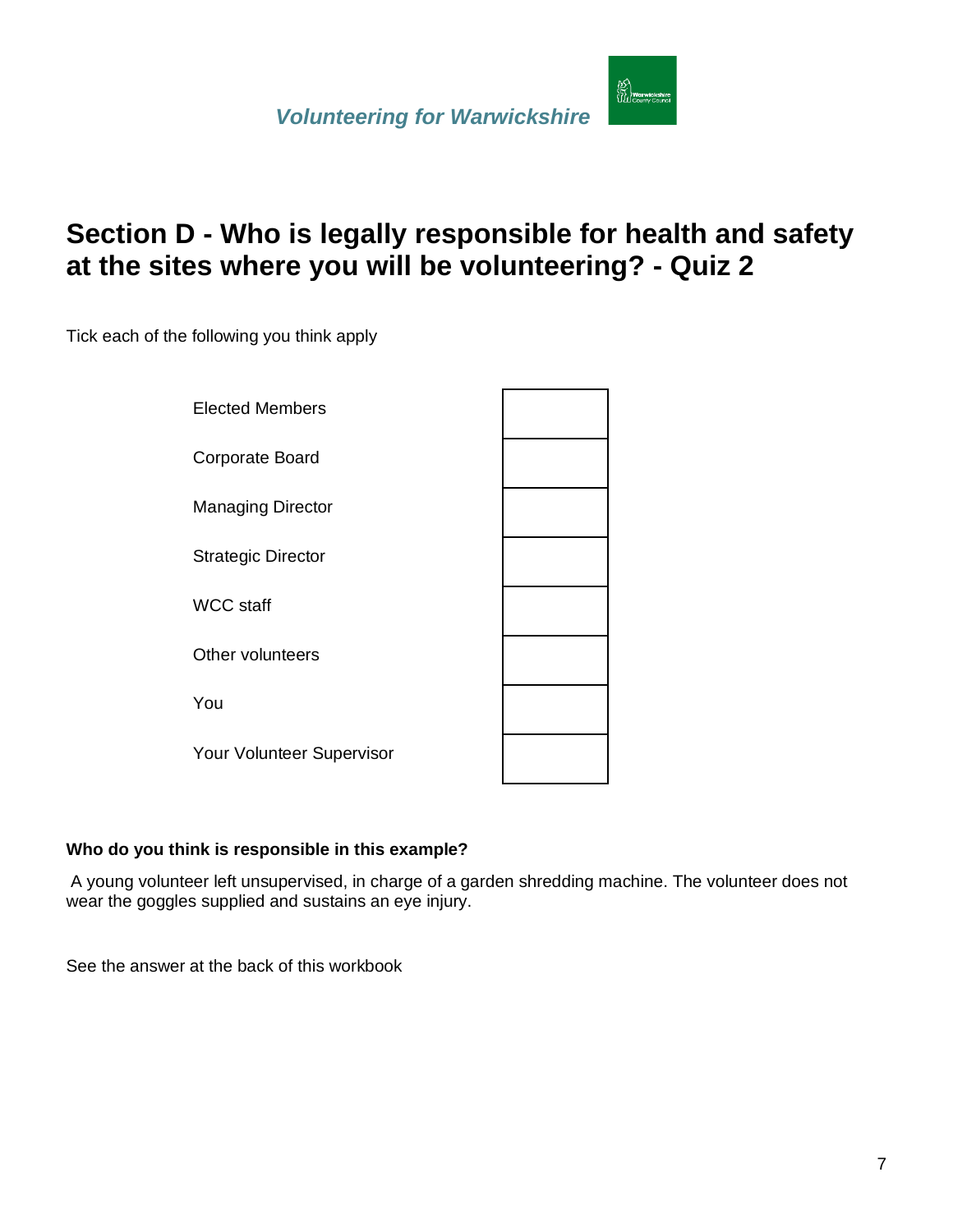

# **Section E - Accident or Near Miss - Quiz 3**



Take a look at this picture and do a quick risk assessment - how many potential hazards can you see and what can be done to avoid an accident or a near miss?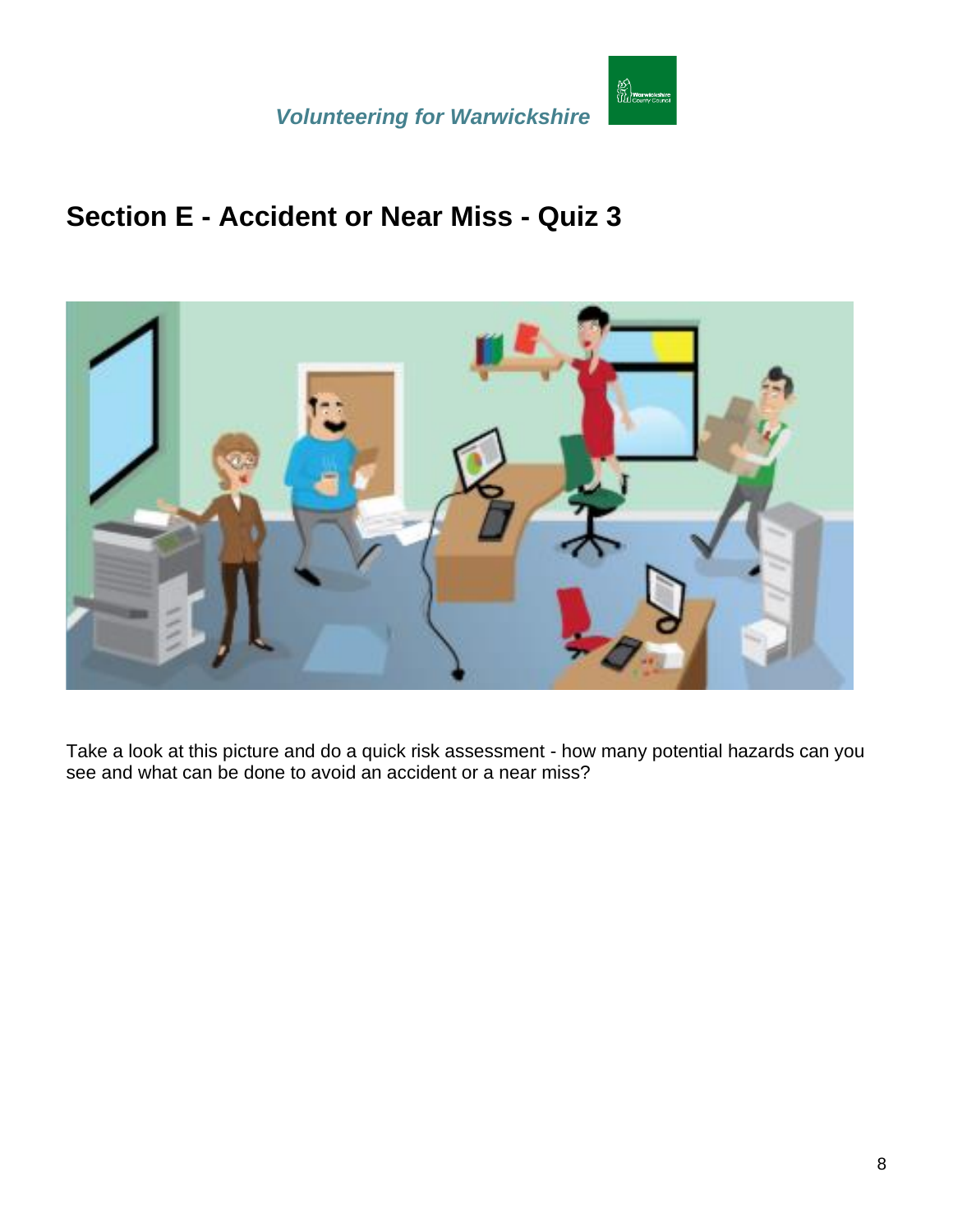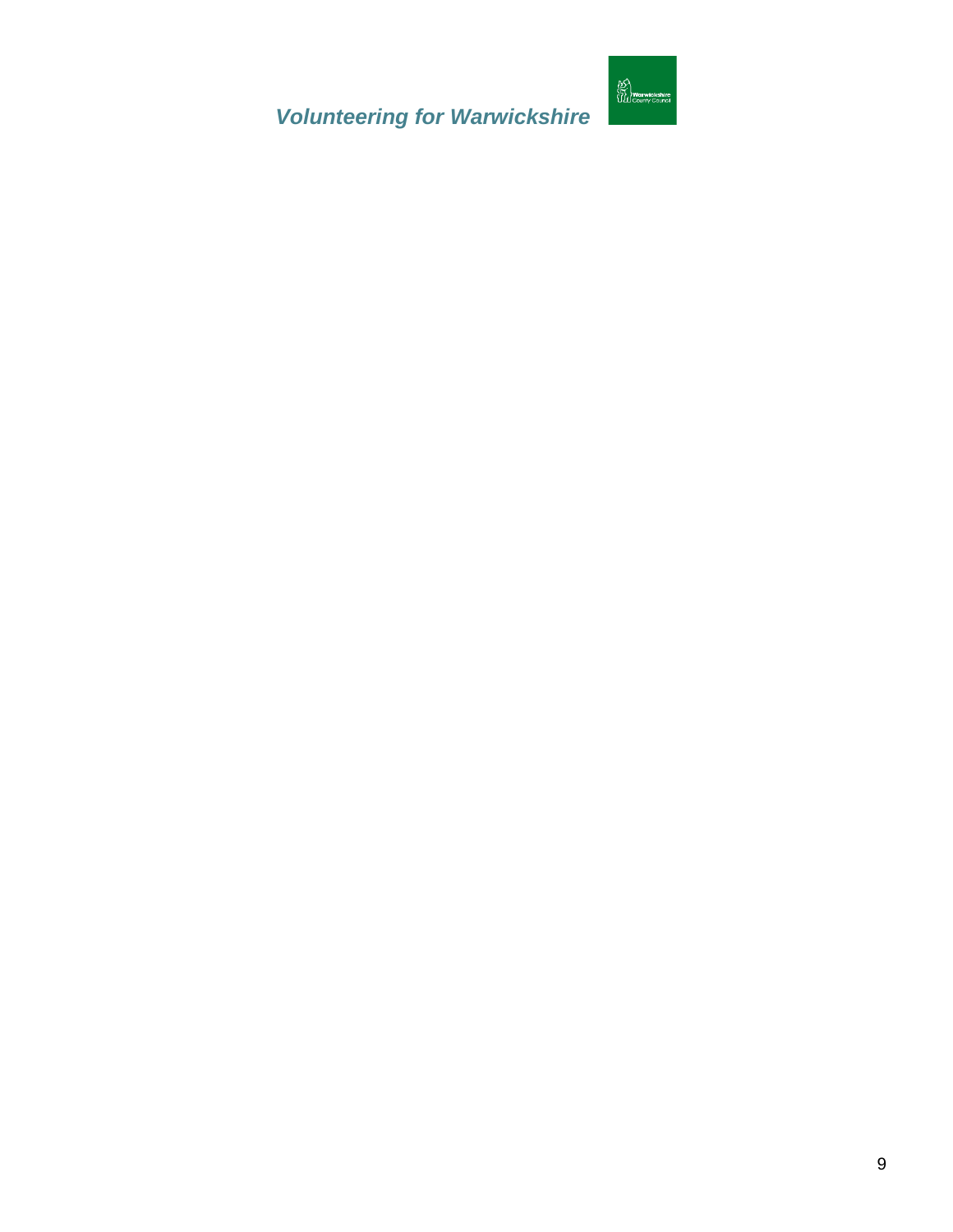

**ASS**<br>CLA Warwickshire<br>CLA County Council

# **Display Screen Equipment Workstation Setup Guide**

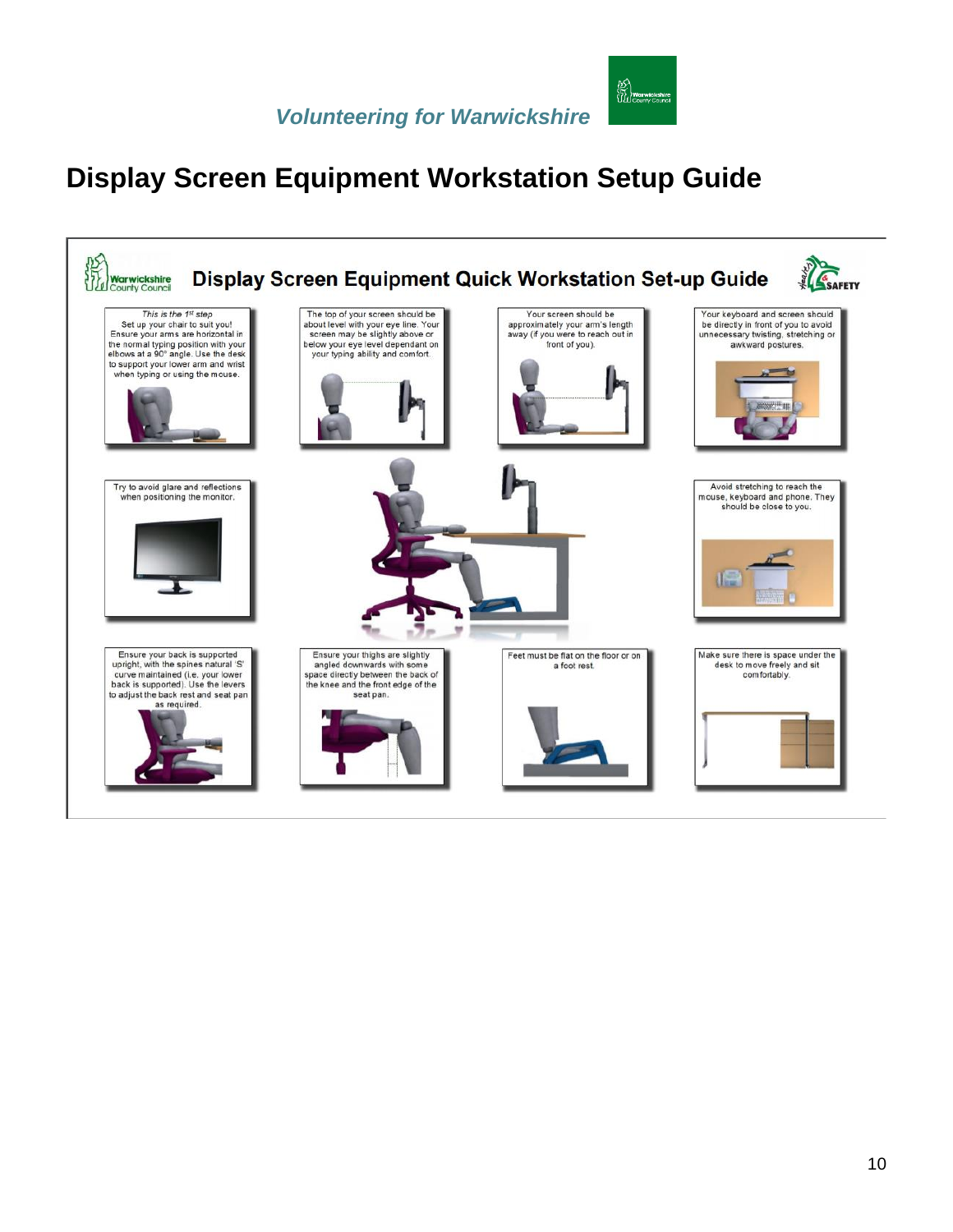**AS**<br>ULL Marwicks

# **Section F - Managing Information Securely - Quiz 4**

# **Which of the following items should be kept confidential?**

- Data showing the number of children in a school receiving free school meals
- Information shared between a social worker and client
- Bank Details
- Employee Records
- A newspaper article about a WCC service user involved in a serious domestic abuse situation
- A list of the names of children in a school who qualify for free school meals
- Contract/Supplier information that's held internally
- Information shared on WCC's website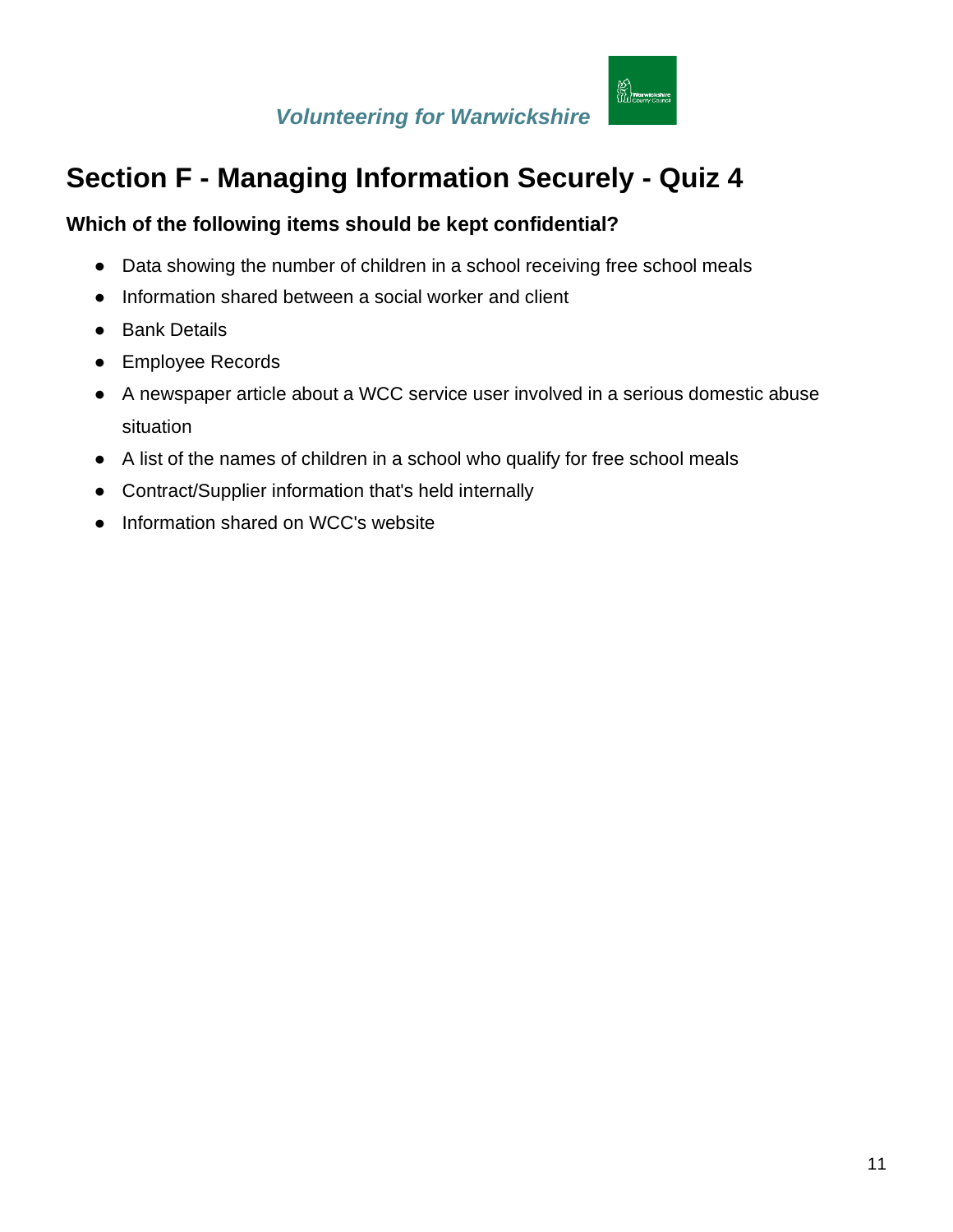

## **Answers to Quiz 1**

Your **volunteer supervisor** is responsible for the health, safety and wellbeing of all volunteers. To achieve this, risk assessments will be undertaken for your area of activity.

You also have a duty to take reasonable care of the health and safety of yourself and of others who may be affected by what you do or do not do. It is important that you cooperate with your employer on health and safety matters. not misuse any equipment that is provided for safety purposes (eg fire extinguishers or safety goggles)

## **Answers to Quiz 2**

The organisation could be held liable if they failed to train or supervise the volunteer in the safe use of the shredding machine. The court may decide that leaving an inexperienced young person left unsupervised in charge of a machine is unreasonable.

## **Answers to Quiz 3**



- 1. Using electrical equipment without paying attention to what they are doing have they been trained to use this properly?
- 2. Walking with a hot drink in one hand and not looking where they are going as looking at Ipad not paying attention to what they are doing and the environment
- 3. Trailing wires just ready to trip someone up
- 4. Standing on a chair to reach things
- 5. Books on a high shelf they could fall on someone
- 6. Carrying boxes which prevent the person seeing where they are going they could have used a trolley as the load is bulky
- 7. Open filing cabinet drawer just ready to trip someone
- 8. Keyboards and monitors on desks not set up in line with DSE regulations

## **Answers to Quiz 4**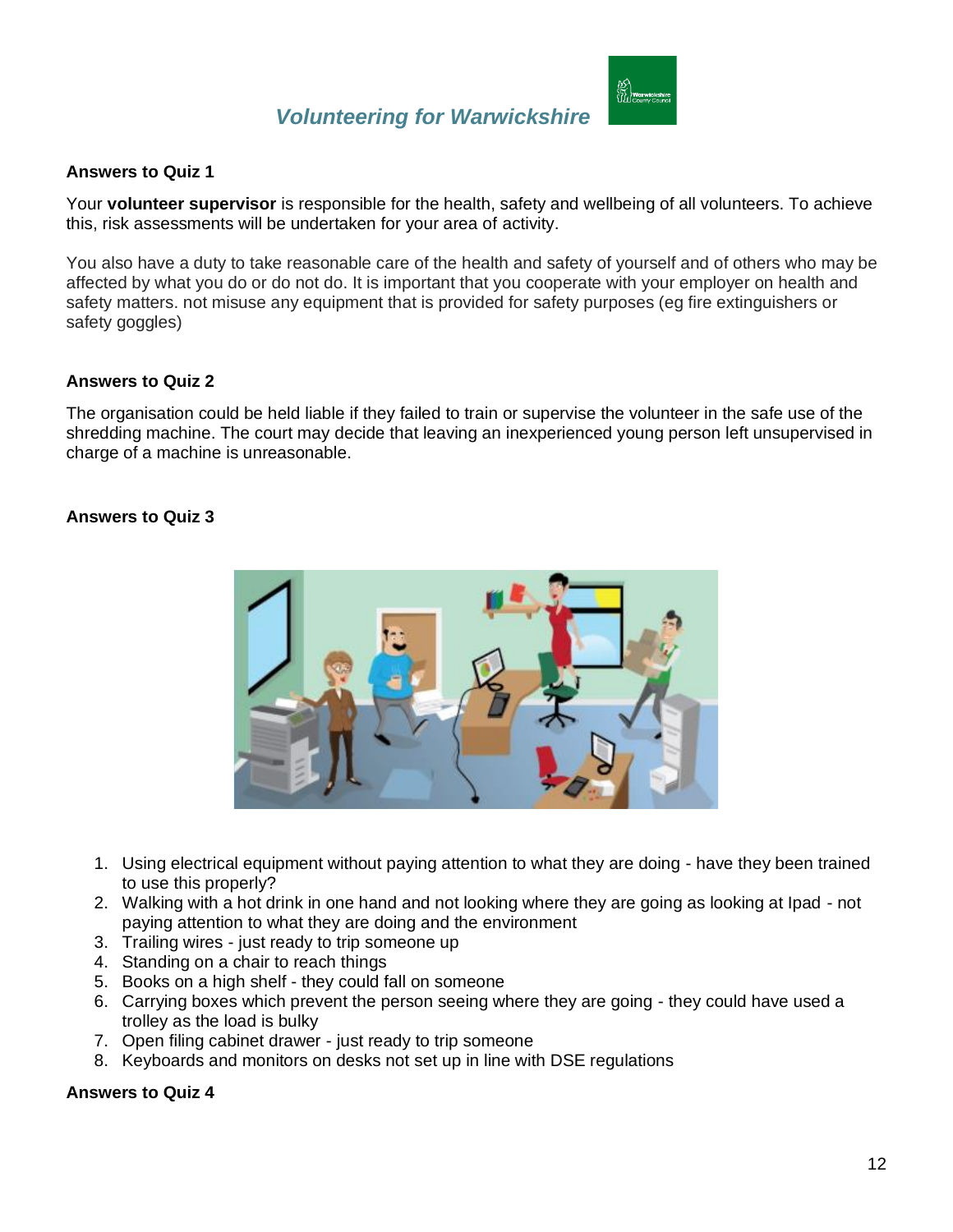

Contract/Supplier information that's held internally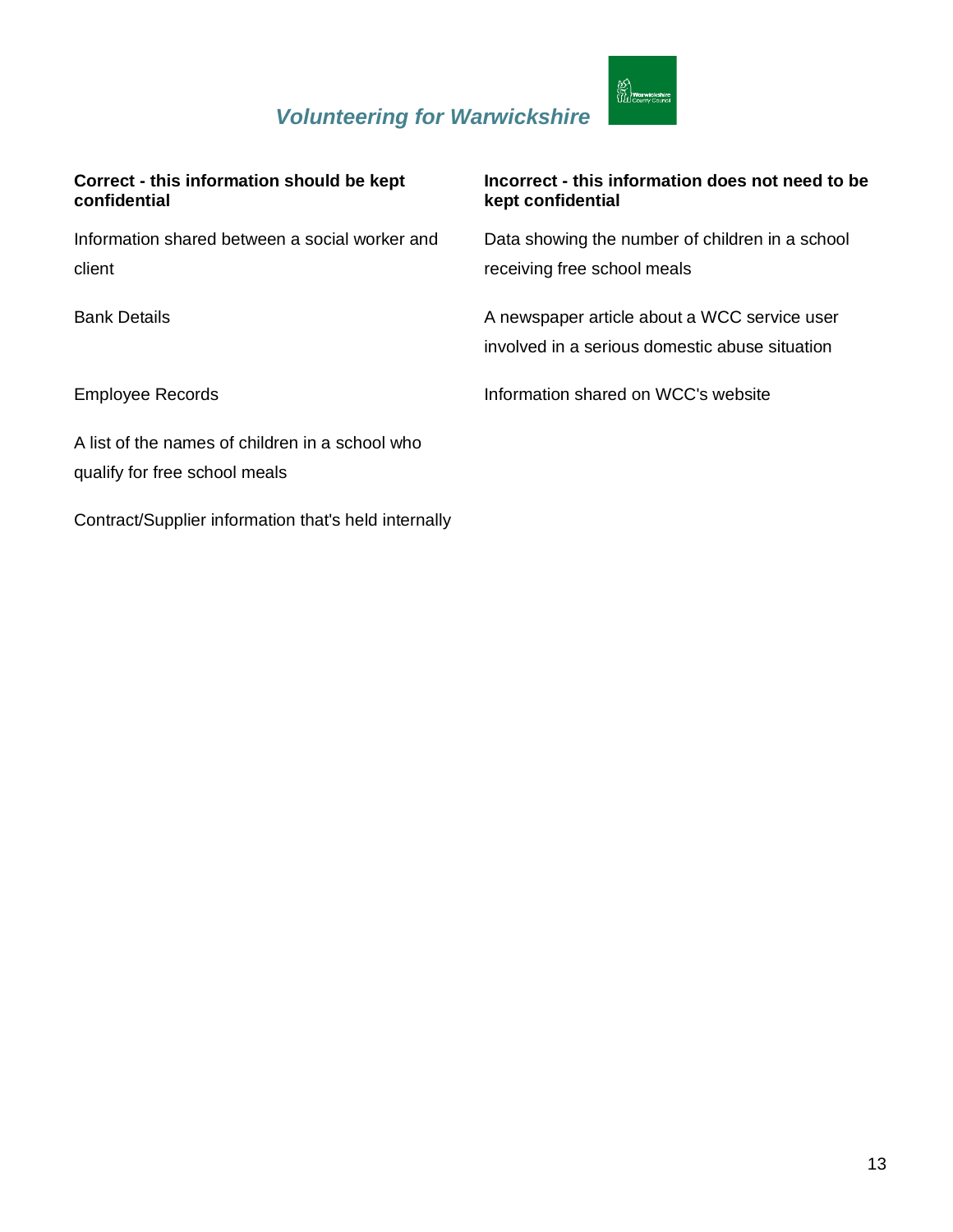